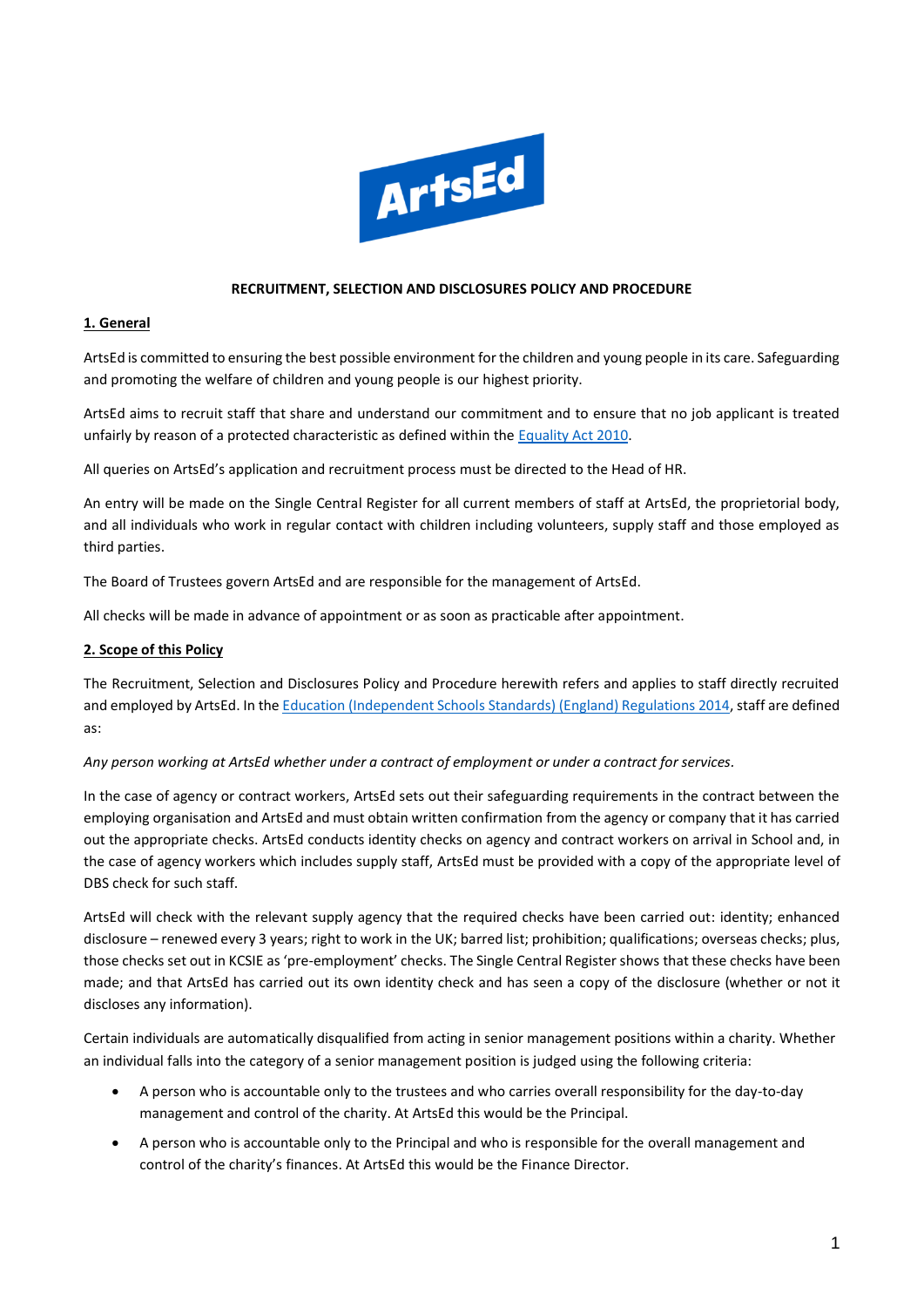Being disqualified means that a person can't take on, or remain, in a senior manager position – even on an interim basis, unless the Charity Commission has removed (or 'waived') the disqualification.

In respect of contractors, unchecked contractors will not be allowed to work unsupervised in ArtsEd under any circumstances. ArtsEd will determine the appropriate level of supervision depending on the circumstances.

### **3. Application Form**

ArtsEd will only accept applications from candidates completing the relevant Application Form in full. CVs will not be accepted as a substitute for an Application Form.

ArtsEd will make candidates aware that all posts in ArtsEd involve some degree of responsibility for safeguarding children, although the extent of that responsibility will vary according to the nature of the post. Candidates for employed posts will receive a Job Description and Person Specification for the role.

Checks will be made of previous employment history to ascertain satisfactory reasons for any gaps in employment. These checks will then be checked against references and any discrepancies discussed with the candidate.

The successful applicant will be required to complete a Disclosure Form from the Disclosure and Barring Service ("DBS") for the position and, where appropriate, a check of the Barred List will be undertaken. Any offer of employment will be conditional upon obtaining such satisfactory checks. Additionally, successful applicants should be aware that they are required to notify ArtsEd immediately if there are any reasons why they should not be working with children. This includes any staff who are disqualified from childcare or registration.

ArtsEd takes its responsibility to safeguard children very seriously and any staff member and/or successful candidate who is aware of anything that may affect his/her suitability to work with children must notify the Principal immediately. This will include notification of any convictions, cautions, court orders, reprimands or warnings he/she may receive.

ArtsEd has a legal duty under section 26 of the [Counter-Terrorism and Security Act 2015](https://www.gov.uk/government/collections/counter-terrorism-and-security-bill) to have 'due regard to the need to prevent people from being drawn into terrorism'. This is known at the [Prevent](https://www.gov.uk/government/publications/prevent-duty-guidance) duty. Schools are required to assess the risk of children or students being drawn into terrorism, including support for extremist ideas that are part of terrorist ideology. References will be requested for all prospective employees and will ask for details of any concerns raised.

If the candidate is currently working with children, on either a paid or voluntary basis, ArtsEd will ask their current employer about disciplinary offences, including disciplinary offences relating to children or young persons (whether the disciplinary sanction is current or time expired), and whether the candidate has been the subject of any child protection allegations or concerns and if so the outcome of any enquiry or disciplinary procedure.

If the candidate is not currently working with children but has done so in the past, ArtsEd will ask the previous employer about those issues. Where neither the current nor previous employment has involved working with children, ArtsEd will still ask the current employer about the candidate's suitability to work with children. Where the candidate has no previous employment history, ArtsEd may request character references which may include references from the candidate's school or university.

All candidates should be aware that provision of false information is an offence and could result in the application being rejected or summary dismissal by ArtsEd if they have been appointed, and a possible referral to the police and/or DBS.

### **4. Invitation to Interview**

ArtsEd will shortlist applicants according to the relevance and applicability of their professional attributes and personal qualities to the role. At least two people will carry out the shortlisting exercise; they will consider any inconsistencies, look for gaps in employment and reasons given for them, and explore any potential areas of concern.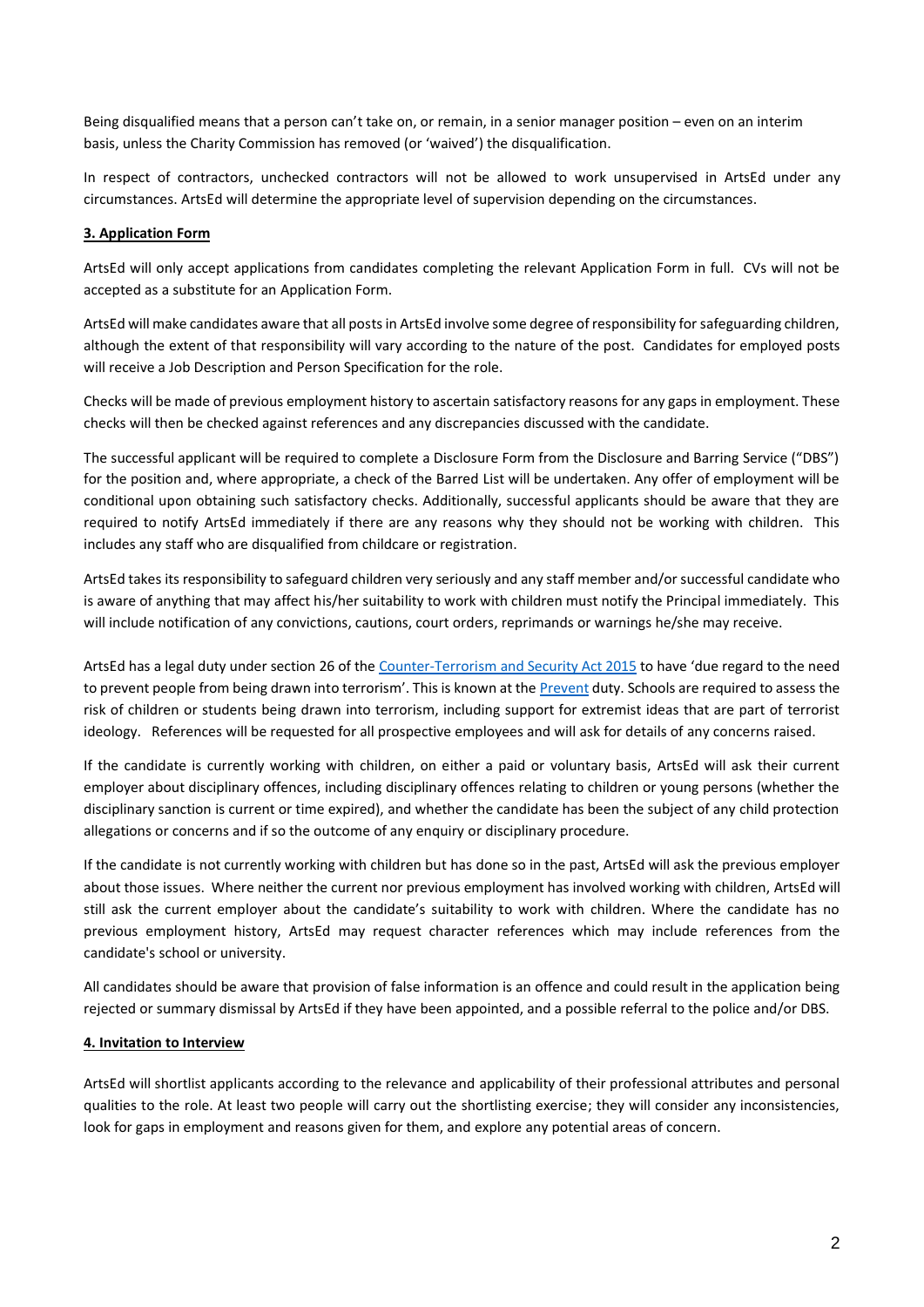Shortlisted applicants will then be invited to attend a formal interview at which his/her relevant skills and experience will be discussed in more detail. Interviews may include written tasks and a presentation to assess suitability.

Shortlisted candidates are required to complete a self-declaration form in relation to their criminal record or information that would make them unsuitable to work with children. Self-declaration is subject to Ministry of Justice guidance on the disclosure of criminal records. Applicants will be asked to sign a declaration confirming that the information they have provided is true. Where there is an electronic signature, the shortlisted candidate must physically sign a hard copy of the application at the point of interview.

ArtsEd will obtain references prior to interview where time allows. This permits any concerns raised to be explored further with the referee and can be taken up with the shortlisted candidate at interview.

All formal interviews will have a panel of at least two people, normally chaired by either the Head, the Principal, the Head of HR or another designated senior member of staff. At least one person on the appointment panel will have undertaken Safer Recruitment in Education training. The Chair of Trustees should chair the panel for the Principal's appointment. The interviewers involved will be required to state any prior personal relationship or knowledge of any of the candidates and a judgement will be made by the Chair as to whether or not an interviewer should withdraw from the panel. Should the Chair have a conflict of interest, the Vice Chair shall decide whether the Chair should withdraw from the panel.

The interview will be conducted in person when possible and the areas which it will explore will include suitability to work with children or young people including, where appropriate, any discussion of information shared by a candidate in their self-declaration form.

All candidates invited to interview must bring documents confirming any educational and professional qualifications that are necessary or relevant for the post (e.g., the original or certified copy of certificates, diplomas etc). Where originals or certified copies are not available for the successful candidate, written confirmation of the relevant qualifications must be obtained by the candidate from the awarding body.

Candidates with a disability who are invited to interview should inform ArtsEd of any necessary reasonable adjustments or arrangements to assist them in attending the interview.

## **5. Conditional Offer of Appointment: Pre-Appointment Checks**

Any offer to a successful candidate will be conditional upon:

- 1. Receipt of at least two satisfactory references (if these have not already been received);
- 2. Verification of identity and qualifications including, where appropriate, evidence of the right to work in the UK (if not already received);
- 3. A satisfactory enhanced DBS check and, if appropriate, a check of the Barred List maintained by the DBS;
- 4. For a candidate to be employed as a teacher, a check that that the candidate is not subject to a prohibition order issued by the Secretary of State or any sanction or restriction imposed (that remains current) by the historic General Teaching Council for England before its abolition in March 2012. Teaching work is defined in The Teachers' Disciplinary (England) Regulations 2012 to encompass:
	- a. Planning and preparing lessons and courses for pupils;
	- b. Delivering lessons to pupils;
	- c. Assessing the development, progress and attainment of pupils;
	- d. Reporting on the development, progress and attainment of pupils;
- 5. Verification of professional qualifications, including Qualified Teacher Status, where appropriate;
- 6. Verification of successful completion of statutory induction period (for teaching posts applies to those who obtained QTS / ECT after 7 May 1999);
- 7. Where the successful candidate has worked or been resident overseas: Such further checks and confirmations as ArtsEd may consider appropriate so that any relevant events that occurred outside the UK can be considered. This shall include the candidate providing ArtsEd with proof of his/her past conduct as a teacher in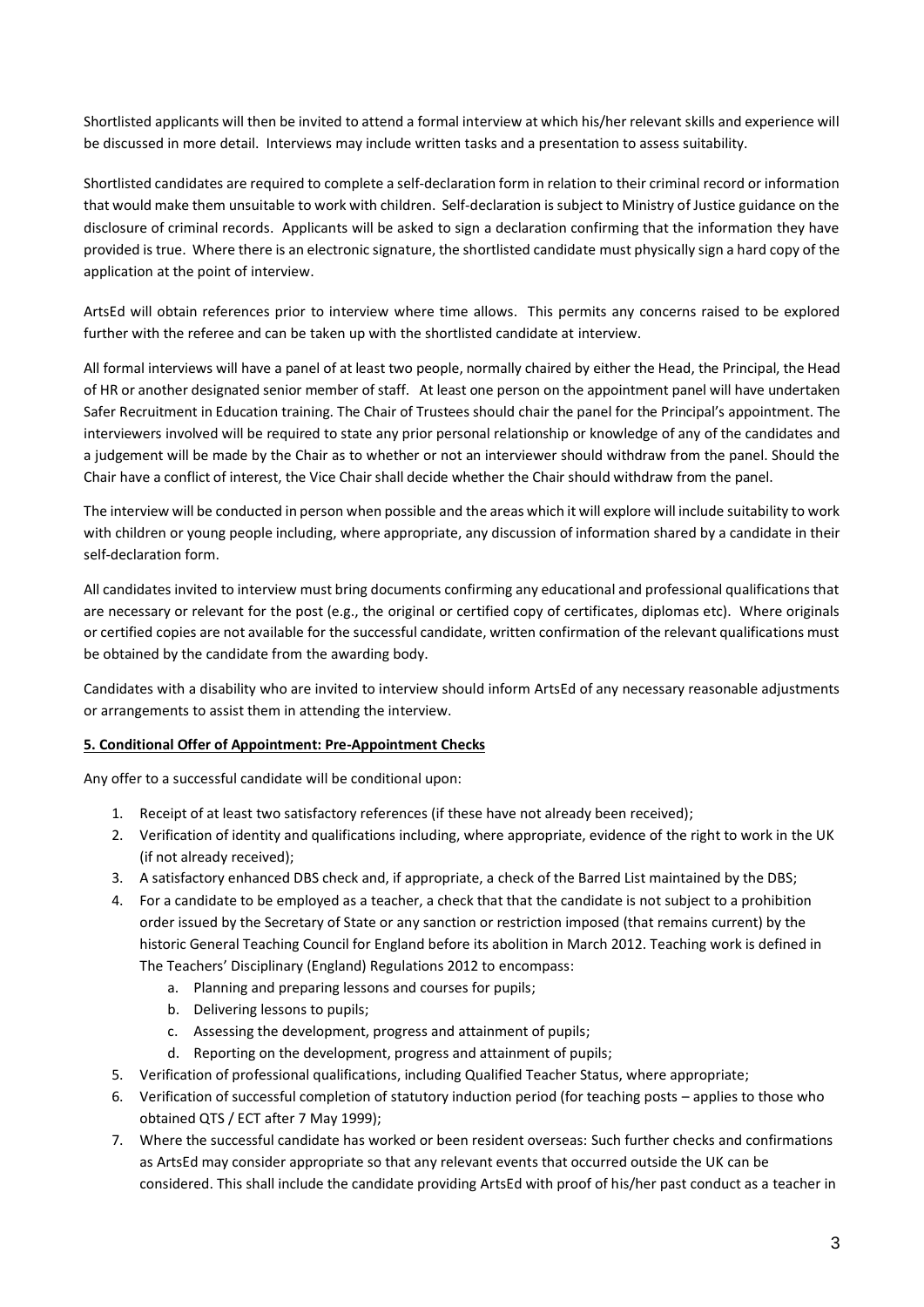the form of a letter of professional standing from the professional regulating authority in the country in which they have worked;

- 8. Evidence of satisfactory mental and physical medical fitness;
- 9. For a candidate to be employed into a senior management position as set out above under "Scope of this Policy", receipt of a signed "senior charity manager positions: automatic disqualification declaration" confirming that the candidate is not disqualified from acting in a senior management position for a charity in accordance with the automatic disqualification rules for charities;
- 10. Where the successful candidate will be taking part in the management of ArtsEd, a check will be carried out under section 128 of the [Independent Educational Provision in England \(Prohibition on Participation in](https://www.legislation.gov.uk/uksi/2014/1977/contents/made)  [Management\) Regulations 2014.](https://www.legislation.gov.uk/uksi/2014/1977/contents/made) This applies to all Governors, Senior Management Team and teaching Head's of Department.

It is ArtsEd's practice that a successful candidate must complete a pre-employment health questionnaire. The information contained in the questionnaire will then be held by ArtsEd in strictest confidence and processed in accordance with the Recruitment Privacy Notice and [Data Protection Policy.](https://artsed003.blob.core.windows.net/policy/data-protection-policy.pdf) This information will be reviewed against the Job Description and the Person Specification for the role, together with details of any other physical or mental requirements of the role i.e., proposed workload, extra-curricular activities, and/or layout of ArtsEd. ArtsEd is aware of its duties under the Equality Act 2010. No job offer will be withdrawn without first consulting with the applicant, considering medical evidence and considering reasonable adjustments.

## **6. References**

ArtsEd will seek the references referred to in section 5 above for shortlisted candidates and will approach previous employers for information to verify experience or qualifications, before interview where possible. One of the references must be from the applicant's current or most recent employer. References must be provided by a Head or Principal if coming from another educational establishment, or a senior person with overall authority if not a school, college or University. If the candidate does not wish ArtsEd to take up references in advance of the interview, they should notify ArtsEd at the time of applying.

ArtsEd will ask all referees if the candidate is suitable to work with children.

ArtsEd will only accept references obtained directly from the referee and it will not rely on references or testimonials provided by the applicant or on open references or testimonials.

Where references are received electronically, ArtsEd will ensure they originate from a legitimate source.

ArtsEd will compare any information provided by the referee with that provided by the candidate on the Application Form. Any inconsistencies will be discussed with the candidate during their interview.

#### **7. Criminal Records Policy**

ArtsEd will refer to the Department for Education ("DfE") document, 'Keeping Children Safe in Education' and any amended version in carrying out the necessary required DBS checks.

ArtsEd complies with the provisions of the DBS Code of Practice, a copy of which may be obtained on request, or accessed here:

#### [https://www.gov.uk/government/publications/dbs-code-of-practice.](https://www.gov.uk/government/publications/dbs-code-of-practice)

There are limited circumstances where ArtsEd will accept a check from another educational institution which are as follows: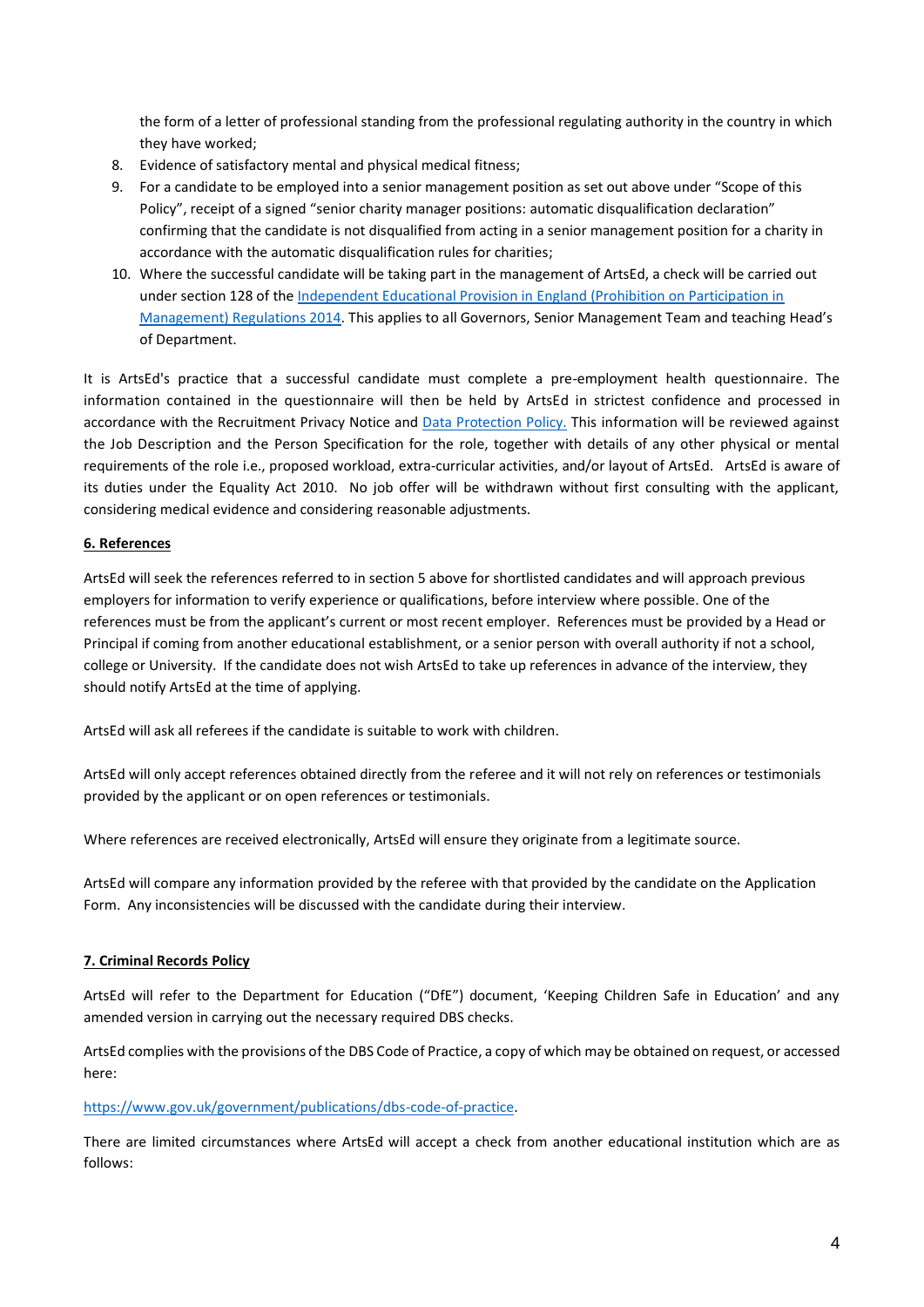This is where the new member of staff ("M") has worked in:

- 1. A school or a maintained school in England in a position which brought M regularly into contact with children or young persons;
- 2. A maintained school in England in a position to which M was appointed on or after May 2006 and which did not bring M regularly into contact with children or young persons; or
- 3. An institution within the further education sector in England or in a 16 to 19 Academy in a position which involved the provision of education, or which brought M regularly into contact with children or young persons during a period which ended not more than three months before M's appointment at ArtsEd.

In these circumstances ArtsEd may apply for a disclosure but is not required to do so. A new, separate barred list check will be obtained.

## **DBS Update Service**

Where an applicant subscribes to the DBS Update Service the applicant must give consent to ArtsEd to check there have not been changes since the issue of a disclosure certificate. A barred list check will still be required.

## **If disclosure is delayed**

A short period of work is allowed under controlled conditions, at the Head or Principal's discretion. However, if an 'enhanced disclosure' is delayed, a Head may allow the member of staff to commence work:

- Without confirming the appointment;
- After a satisfactory check of the barred list if the person will be working in regulated activity and all other relevant checks (including any appropriate prohibition checks) having been completed satisfactorily;
- Provided that the DBS application has been made in advance;
- With appropriate safeguards taken (for example, loose supervision);
- Safeguards reviewed at least every two weeks by the Head of HR and member of staff;
- The person in question is informed what these safeguards are; and
- It is recommended, but is not a requirement, that a note is added to the single central register and evidence kept of the measures put in place.

#### **8. Retention, Security of Records and Data Protection Obligations**

ArtsEd will comply with its obligations regarding the retention and security of records in accordance with the DBS Code of Practice and its obligations under its [Data Protection Policy.](https://artsed003.blob.core.windows.net/policy/data-protection-policy.pdf) Copies of DBS certificates will not be retained for longer than 6 months.

ArtsEd will comply with its data protection obligations in respect of the processing of criminal records information. More information on this is included in the Recruitment Privacy Notice and the [Data Protection Policy.](https://artsed003.blob.core.windows.net/policy/data-protection-policy.pdf)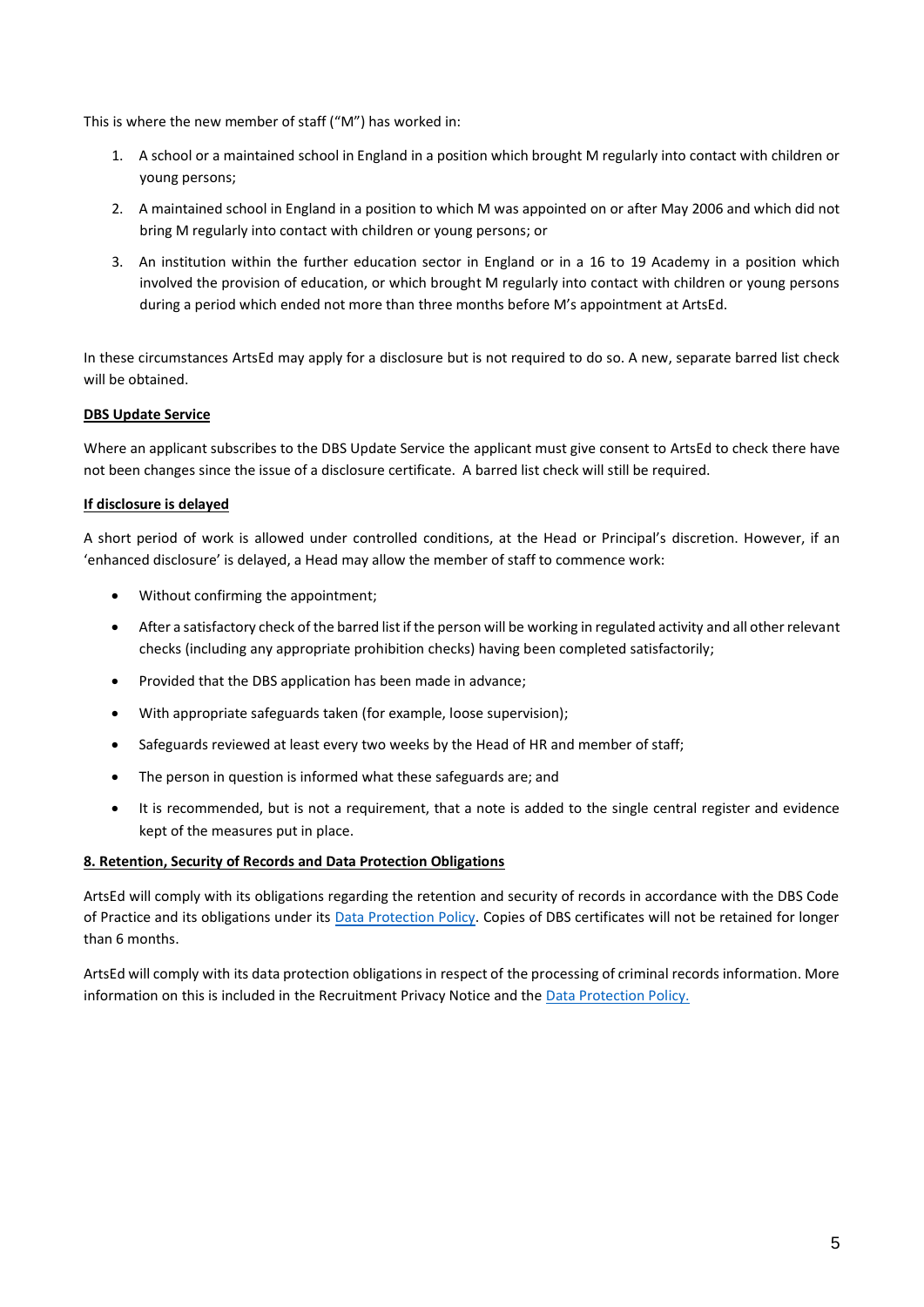### **Appendix**

### **Policy on the Recruitment of Ex-Offenders**

ArtsEd will not unfairly discriminate against any candidate for employment based on conviction or other details revealed. ArtsEd makes appointment decisions based on merit and ability. If an individual has a criminal record this will not automatically bar them from employment within ArtsEd. Instead, each case will be decided on its merits in accordance with the objective assessment criteria set out below.

All candidates should be aware that provision of false information is an offence and could result in the application being rejected or summary dismissal if they have been appointed, and a possible referral to the police and/or DBS.

Under the relevant legislation, it is unlawful for ArtsEd to employ anyone who is included on the lists maintained by the DBS of individuals who are considered unsuitable to work with children. In addition, it will also be unlawful for ArtsEd to employ anyone who is the subject of a disqualifying order made on being convicted or charged with the following offences against children: murder, manslaughter, rape, other serious sexual offences, grievous bodily harm, or other serious acts of violence. It is also unlawful for ArtsEd to knowingly employ someone who works in the relevant childcare setting and is disqualified from providing childcare under the statutory guidance "[Disqualification under the](https://www.gov.uk/government/publications/disqualification-under-the-childcare-act-2006)  [Childcare Act 2006".](https://www.gov.uk/government/publications/disqualification-under-the-childcare-act-2006)

It is a criminal offence for any person who is disqualified from working with children to attempt to apply for a position within ArtsEd. ArtsEd will report the matter to the Police and/or the DBS if:

- ArtsEd receives an application from a disqualified person;
- is provided with false information in, or in support of, an applicant's application; or
- ArtsEd has serious concerns about an applicant's suitability to work with children.

If relevant information (whether in relation to previous convictions or otherwise) is volunteered by an applicant during the recruitment process or obtained through a disclosure check, ArtsEd will consider the following factors before reaching a recruitment decision:

- whether the conviction or other matter revealed is relevant to the position in question.
- Whether the conviction or caution is 'protected' as defined by the [Rehabilitation of Offenders Act 1974](https://www.legislation.gov.uk/ukdsi/2020/9780348209648)  [\(Exceptions\) Order 1975 \(Amendment\) \(England and Wales\) Order 2020](https://www.legislation.gov.uk/ukdsi/2020/9780348209648) (if yes, it will not be considered);
- the seriousness of any offence or other matter revealed;
- the length of time since the offence or other matter occurred;
- whether the applicant has a pattern of offending behaviour or other relevant matters;
- whether the applicant's circumstances have changed since the offending behaviour or other relevant matters;
- in the case of disqualification from providing childcare, whether the applicant has or can obtain an Ofsted waiver from disqualification; and
- the circumstances surrounding the offence and the explanation(s) offered by the convicted person.

If the post involves regular contact with children, it is ArtsEd's normal policy to consider it a high risk to employ anyone who has been convicted at any time of any of the following offences: murder, manslaughter, rape, other serious sexual offences, grievous bodily harm or other serious acts of violence, serious class A drug-related offences, robbery, burglary, theft, deception, or fraud.

If the post involves access to money or budget responsibility, it is ArtsEd's normal policy to consider it a high risk to employ anyone who has been convicted at any time of bribery, gambling, blackmail, alcoholism, robbery, burglary, theft, deception, or fraud.

If the post involves some driving responsibilities, it is ArtsEd's normal policy to consider it a high risk to employ anyone who has been convicted of drink or drug driving.